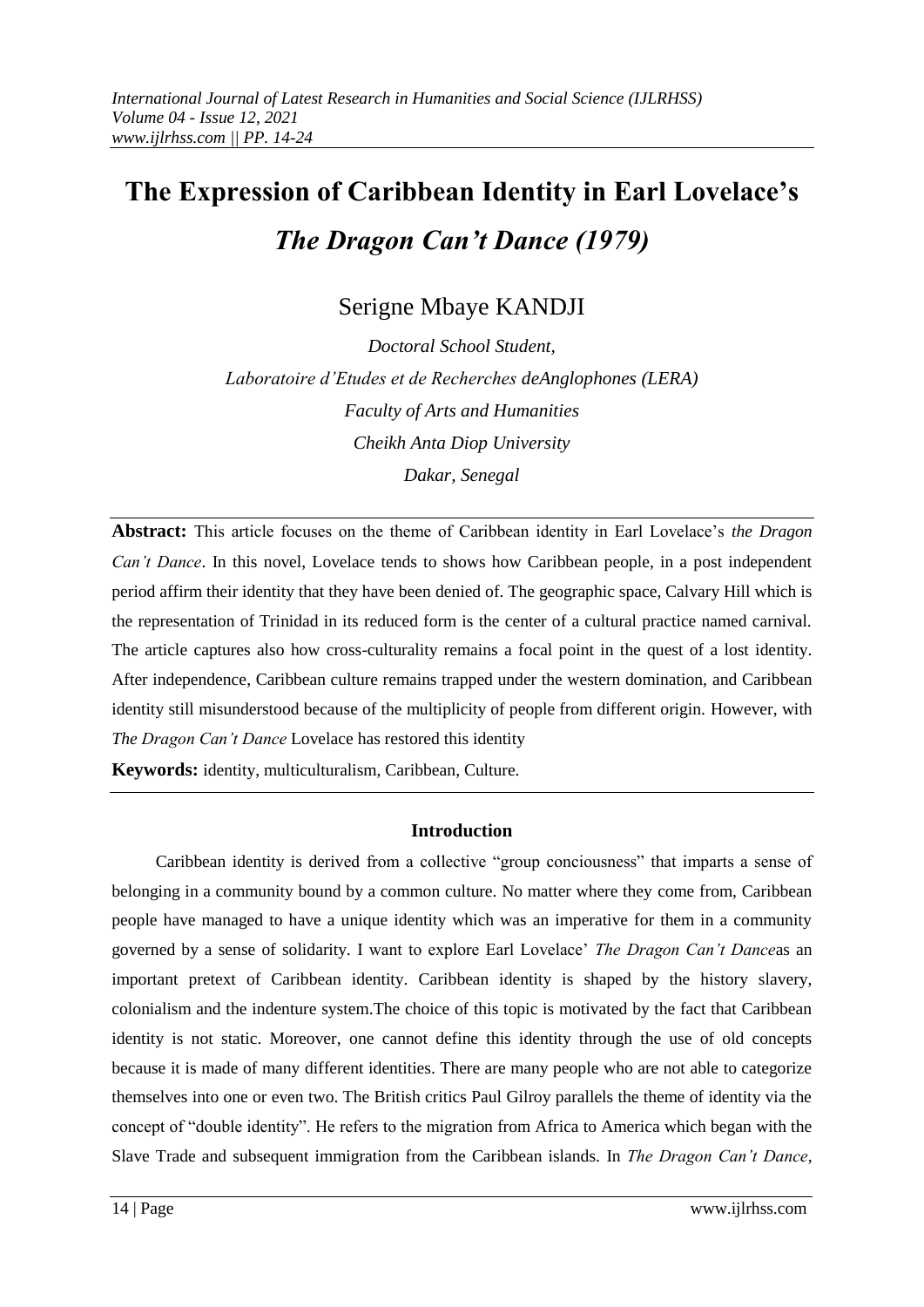Lovelace articulates a new poetics based on creolization that Edward Glissant calls "the basic symptom of cross-cultural contact"(Glissant 1989: 140). Soit becomes very problematic to define Caribbean identity because each region introduces its culture "from their homeland and widening the web of Caribbeaness" (Kheera Daly, [www.academia.edu.sn\)](http://www.academia.edu.sn/). Caribbean identity is made up of different experiences because of the circumstances African and Indians underwent in the island. Stuart Hall posits that the definition of identity

[. . .] recognizes that, as well as the many points of similarity, there are also critical points of deep and significant difference which constitute what we really are, or rather since history has intervened what we have become. We cannot speak for very long with any exactness about one experience, one identity without acknowledging its other side- the ruptures and discontinuities which constitute precisely the Caribbean "uniqueness". Cultural identity in this sense, is a matter "becoming" as well as of "being". It belongs to the future as much as the past. It is not something which already exists transcending place, time, and culture (Hall, 1990: 225).

The methodology of this article is based on the postcolonial approaches in the sense that it studies the issue of identity which is based on cultural identities.A survey ofthe characters" role in the*Dragon Can't Dance* will help to show how Lovelace has contributed to the postcolonial Caribbean identity. With an examination under two main heads: "the meeting of culture and interaction of individuals"(Ramchand, 1988: 7) I will be interested in the creole culture and the selfhood of the characters

This paper consists of three parts. The first part will show how by using the concept of creolisation, Lovelace frame the Caribbean identity. In the second I intend todemonstrate howCarnival plays a very big role as it is a cultural element that gives them the opportunity to react against any kind of thread. The third part will help understand the Caribbean as a third space where this identity is displayed

# 1- **Creolized Caribbean Identity**

Creolisation is traditionally used to refer to the Caribbean, although it is not exclusively to the Caribbean and scholars use the concept to represent others. In *The Dragon Can't Dance* Lovelace frames Creolization, concept that is part and parcel in Caribbean identity. That is what makes Lovelace say in his interview with Patricia that: "we don"t see creole culture in the same way. We see people more concerned with looking back of themselves now in term of ethnic culture" (Lovelace, 67).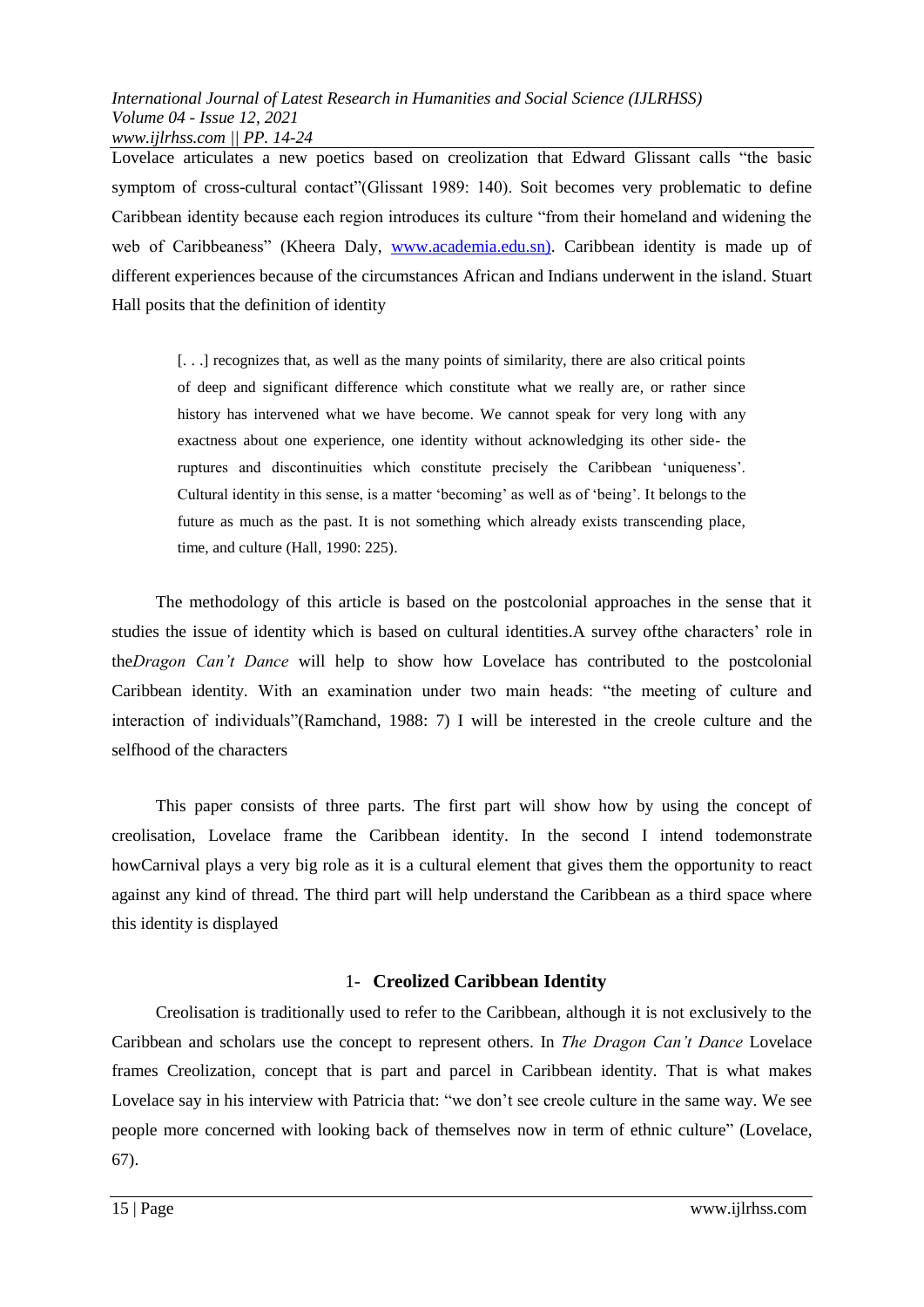Hybridity or hybridization, transculturation, syncretism are often used by scholars to refer to cultural blending in postcolonial and cultural studies. From the rural area Pariag comes to the city in order value his culture. His first job in the city is buying empty bottles and re-selling them to Rum companies. This job allows him to widen his world by talking to people. He says: "the main reason he [Pariag] had come to the city to live, was so that he could join up with people, be part of something bigger"(Lovelace 77). It is only by joining the group that he could be more important. Moments later his job become fruitful and he starts selling roasted peanuts and boiled and fried chhena at the race track. Pariag"s integration and his business development hints that for a truly prosperous region, one must accept other and interact with them. On other side, the calypsonian Philo invites Aldrick for a drink so that he can listen to the calypso. This is the ideal of the West Indian identity: everyone brings their individual identity in the collective one.Creoliazation comes from Creole which derives from the Spanish criollo, the word describes those of European descent who were born in New World. Creole designates someone born in the colonies, regardless of race and class, as well as some new cultural and linguistic forms. Creolization is a process in which creole cultures emerge in the New World. Resulted from slavery and later from the indenture system, there was a mixture between indigenous, African and European descents which came to be understood as Creolization.

The word is also used to distinguish the Afro-descendants who were born in the New World in comparison to African-born slaves. Edward K. Brathwaite describes creolization as the interaction of four cultural presences which are Amerindian, European, African and Asian in the new world (Brathwaite 1970: 344). This contributed to the establishment of the colonizing European culture on the environment and the cultural orientation of the area. The mulatto-creolization in the Caribbean is the first stage in the process of cultural diversity, in which Europe and Africa provided the main cultural presences that shaped the culture of the English Caribbean. The acculturation of Blacks into the white colonizer"s cultural values and traditions was an imperative for the colonized to gain social credibility. Then, his definition of mulatto-creolization should probably be re-categorized attending to the complexity and heterogeneity of creolization in the English Caribbean. Dash on the other hands bases his analysis of creolization on the resistance developed by the oppressed. In fact, this cultural resistance to European domination in the Caribbean has facilitated the process of creolization. Dash argues that

[t]he oppressed and exploited were not merely the passive victims of an oppressive system but rather, through a pattern of apparent consent, opposition and overt resistance, managed to create unprecedented cultural transformation from a series of dialectical relations that united oppressors and oppressed (Dash, 1996: 47).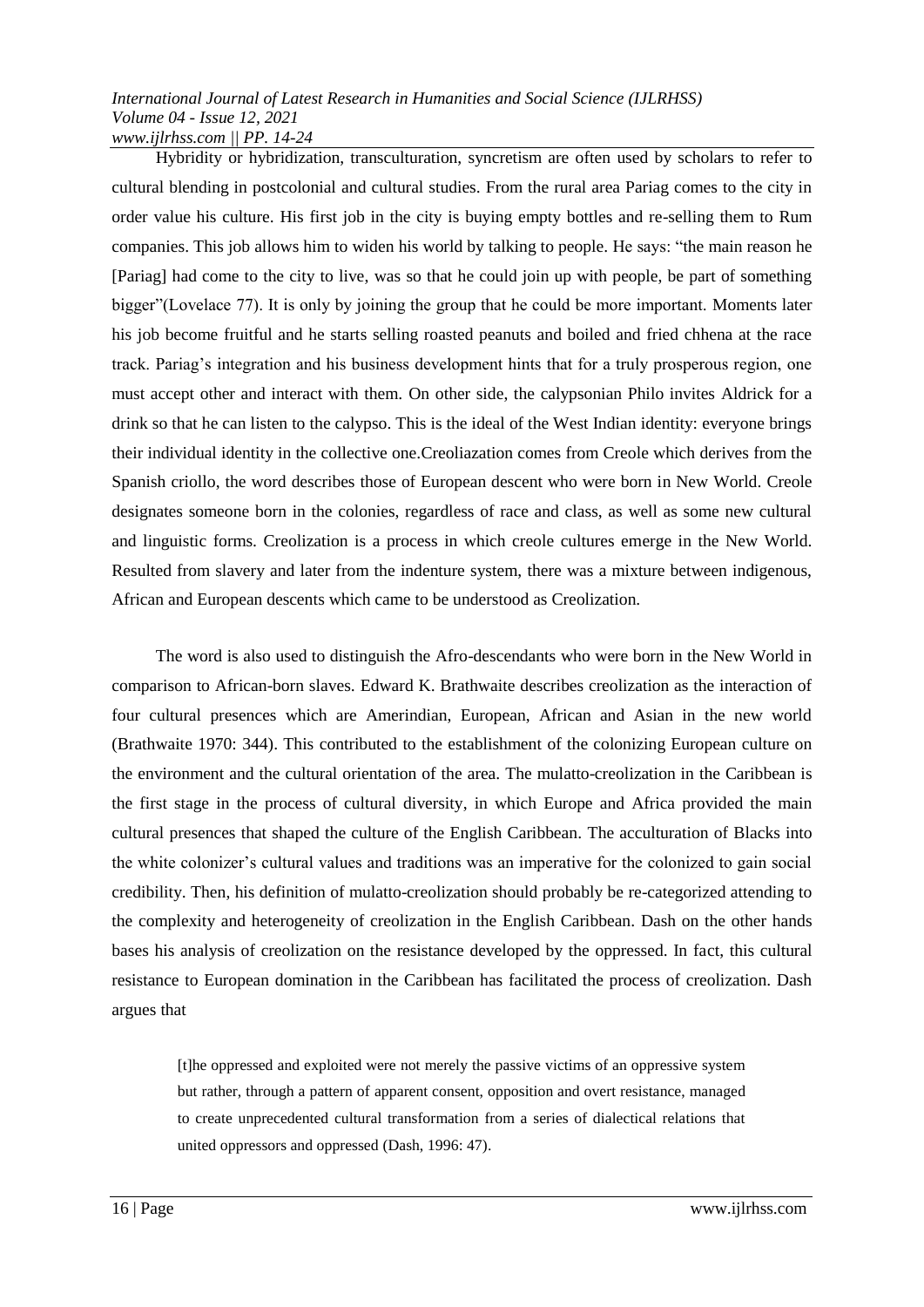Through *The Dragon Can't Dance*Lovelace restructures the hostile relationship between Indians and Africans by using this concept of creolization. When the Indians, Africans and Europeans interacted, they developed a creolized ethnic identity. Pariag scrupulously enter the creole culture by encountering Belliram, a man with whom he first starts his business. Lovelace's description of Belliram shows how creole culture is important in Caribbean identity.

Belliram was from San Juan. He liked to cuss and get on like creole people. He was always boasting about his creole girlfriends and about the dances he went to. The biggest thing in his life talking with Pariag about the time he played masquerade portraying Viva Zapata in Corregidorssteelband(Lovelace 83).

Lovelace believes that for the development of Indo-Caribbean community in Trinidad, the Indians have to get out of their "Indianness". They should move out of the encapsulating scenario of their native cultural traditions and accept to mix with the other cultural groups in the society; to form a unique identity which would become a creole culture. Lovelace is right when he acknowledged the necessity of moving the Indian out of his Indianness for the development of the Indo-Caribbean community in Trinidad and Tobago. When Pariah joins the community of Calvary Hill, he wants to preserve his Indianness. He says: "No. We didn"t have to melt into one. I woulda be me for my own self" (Lovelace, 224). So, this makes his integration difficult. What readers may consider to be assimilation to the western world is for Lovelace a means by which the Indian and African culture are expanded over the Caribbean area. Brathwaite corroborates Lovelace"s arguments in of what he calls "pluralism" which reinforces the relationship between Afro-Trinidadians and Indo-Trinidadians. Braithwaite argues that: "the acceptance and continuation of the idea of "plural" society, with the consequences and assumptions already outlined, has been […] absorbed into the bloodstream of West Indian thought by the last of the orientation" (qtd by Kavin, 2005: 4).

The fact of showing important elements that confirm the creole culture of Trinidad does not exclude some racist behaviour pertaining to creolization in the daily life of Caribbean people. In fact, *Dragon* depicts the stagnation of racial beliefs concerning creolization and the way some characters use it in the novel. Aldrick describes Miss Cleothilda a mulatto creole in the followings:

her nose lifted above the city, her long hair plaited in two plaits, like a schoolgirl, choking with that importance and beauty which she maintained as a queenship which not only she, but the people who shared the yard with her, had the duty to recognise and responsibility to uphold ( Lovelace, 17).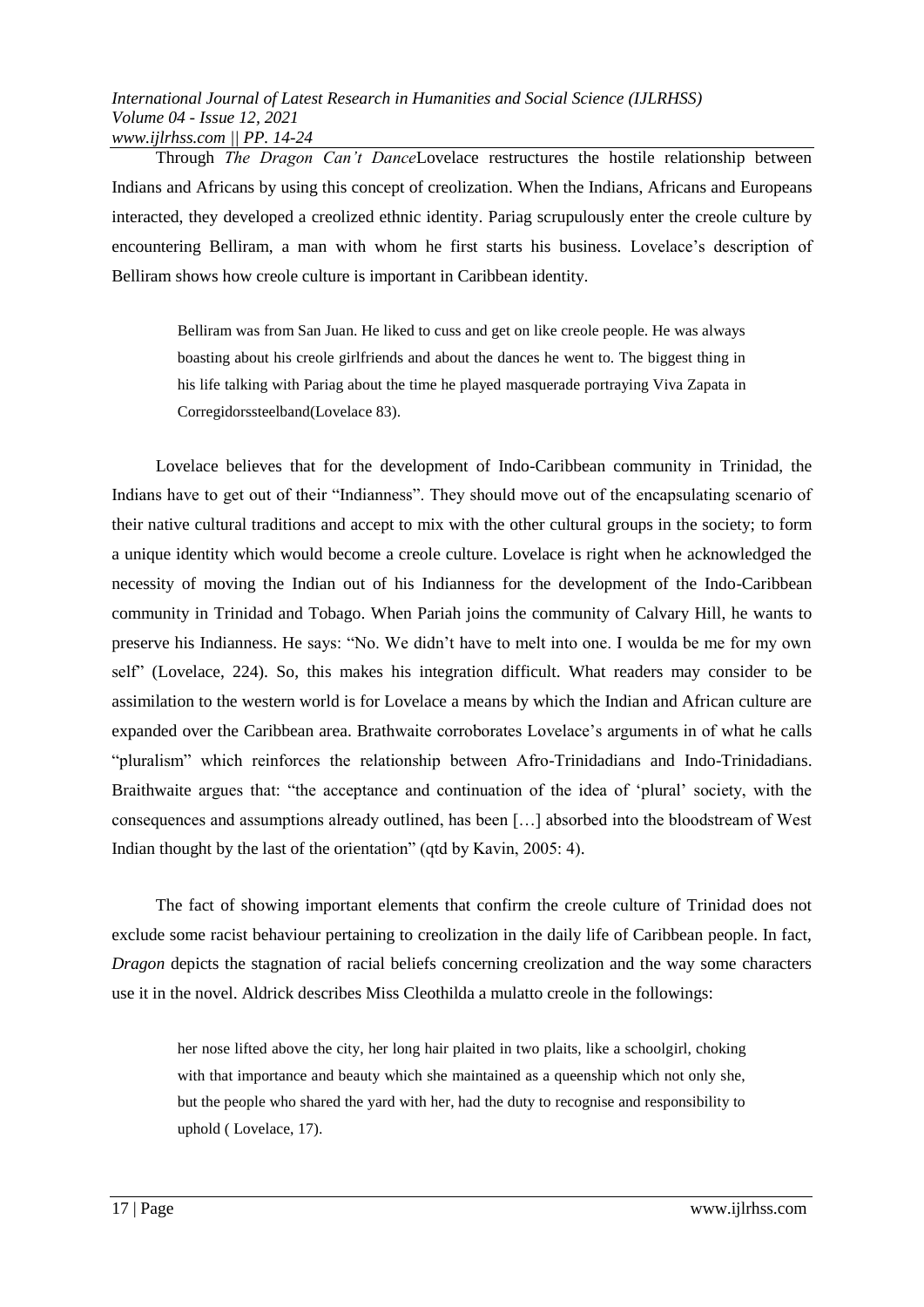So, Miss Cleothilda"s creolization is not based on the principle of unity it is rather is based on the fact of maintaining her queenship. By doing so, she maintains a separate, unique, un-mixed identity and culture.

Many other authors like Lovelace have portrayed in their novels the transcultural process that defines the Caribbean identity. In this regard, Samuel Selvon, who supported the idea of a unified and creolised Caribbean, envisaged the formation of the Indo-Trinidadian subject as the formation of the Caribbean man with convergence of Indian, European and African legacies. By taking example from his socio-cultural context, he explains this by referring to his own growth as a Trinidadian subject. Salvon states:

As I say, growing up in that sort of [creolised] atmosphere I identified as much with Blacks as with Indians; in fact, strictly speaking, if you talk about the creolising process, you"re not Indian, you"re not Black, you"re not even white; you assimilate all these cultures and you turn out to be a different man who is the Caribbean man<sup>1</sup>(Selvon, 1992: 232).

Selvon's invocations of creolization certifies Lovelace's notion of cultural hybridity which has been a paramount importance to Caribbean nationalism. Lovelace's discourse on hybridity is a proof that he gives credit to the homogenising and exclusionary idea of nationalism. In his article"Creolization and Creole Societies" Nigel Bolland explains the participation of creole culture in the development of Caribbean identity. For Bolland, cultures and societies that allow Caribbean people to participate in different times and in different ways in a variety of activities in the way that they need not to be mutually exclusive (Bolland 1992). Although, the more people have an open and organic view of creolization, the more they understand the dialectical view of creolization which helps keep in mind that the various ways people contribute culturally depends on the distribution of power in the society. This being said, "creoleness" becomes then not a culture that is historically fixed but it has been shaped by the historical circumstances.

Moreover, in the quest of the Caribbean identity, creolization has played an important linguistic role. Lovelace uses also Caribbean English Creole in his narrative to show Creole how languages are syncretic linguistic systems formed through the interaction of European, African, and Asian. However, we notice that they differ from each other due to the different socio-historical, cultural, and

**.** 

<sup>&</sup>lt;sup>1</sup>Selvon, Samuel. Interview. New World Adams: Conversations with Contemporary West Indian

Writers.By Daryl C. Dance. Yorkshire: Peepal Tree, 1992. P. 232.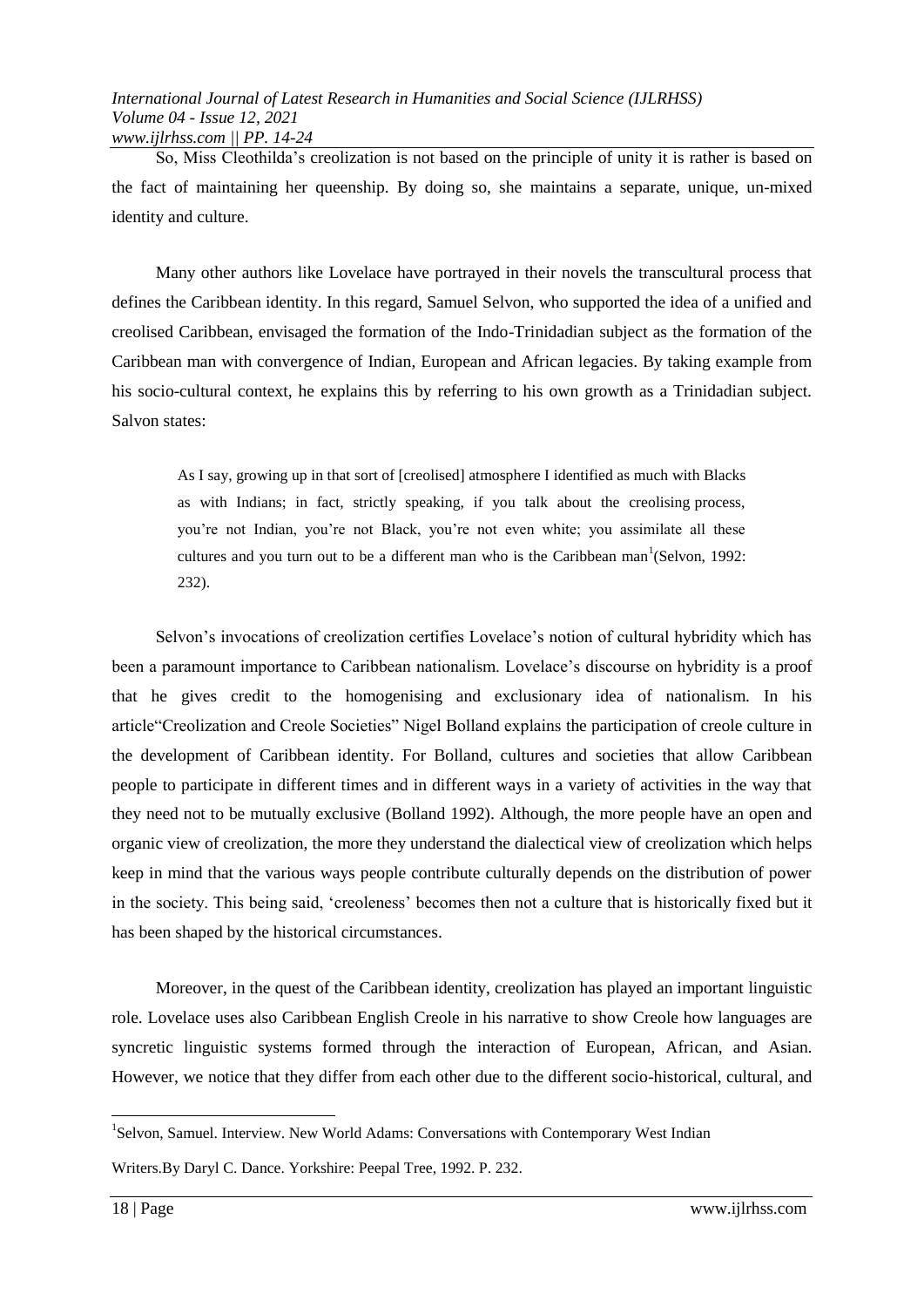political factors in their process of development in the different territories. Anglophone Caribbean territories experienced colonial domination by different European powers at various historical times, while it has practically disappeared in the Caribbean islands; the importation of indentured servants from Asia in the largest territories (Trinidad and Tobago, Guyana, and Jamaica), among others. These factors contributed to the development of different Creole languages in the region with English as their main linguistic base. That is why we can speak of a Jamaican English Creole or a Barbadian/ Belizean/ Trinidadian English Creole, among other Creole languages in the region. If there are people who reject the English Creole forms and adopt the Standard English for social status, in *Dragon*, Lovelacere considers these Creole languages through appropriation, modification, and adaptation of the English language of the colonizer. In this sense, Kenneth Ramchand has noted three different stages in the development of Creole language. The first stage corresponds to the early period of colonization, when the language spoken by black slaves living in the slave community within the Plantation was a kind of dialect in which African languages were slightly influenced by flawed English. In the second stage approximately at the turn of the eighteenth century, the linguistic base of Creole was already English and the number of African linguistic words was lesser. This was due to the interaction between African slaves and white masters.The third stage in the development of Creole is produced by the increased social contacts between black slaves and whites, which provoked a growing influence of Creole in the English language of the masters(Ramchand 2004).

The cultural identity that Lovelace expresses not only shows the celebration of the oral traditional and the socio-cultural universe of the oppressed cultural groups in Trinidad and Tobago, but also highlights his idea of creolization that affirms the cultural identity against western cultural domination. In the formal context of this narrative, this assertion and defence of a creolised cultural identity translates itself into the validating representation of the oral tradition and culture in the conventional scribal context of narrative bequeathed by the European literary tradition. Consequently, the Creole language comes to support the hybridity of this genre as a linguistic manifestation from the Anglo-Caribbean oral culture legitimated in the literary context of *Dragon*, while its use promotes an expression of cultural identity in the development of a culturally situated and identified fictional narrative.

However, the concept in itself bears the prejudiced, colonial residue of hierarchy. It marks the ranked positions on the chain of culture where people of European origin are superior to people of African and Indian origins. Lovelace highlights this in the character of Miss Cleothilda a mulatto woman. The latter associates her mulattoness with racism while disassociating herself to the rest of her community.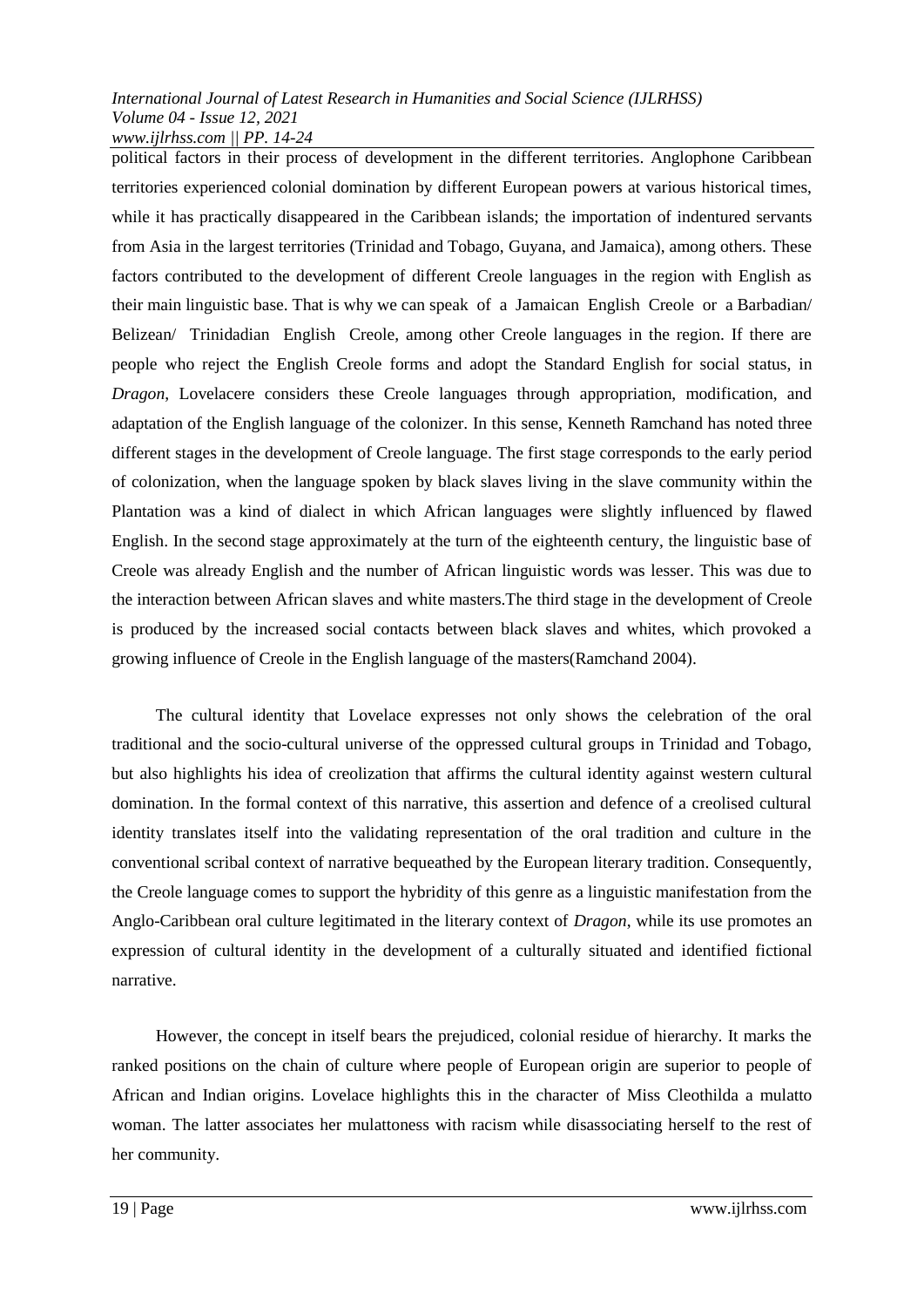# **A Carnivalesque Caribbean Identity**

The Trinidadian carnival that Lovelace presents in The *Dragon Can't Dance*is a hybrid European and African cultural forces of festivity, played to represent a communal and social rebellion. The elements found in this festivity in the *Dragon* are references of the origins of carnival in medieval European society. If these elements are downplayed in the novel, they are essentially registered in. For instance, Lovelace portrays Mardi-gras, with all its history of masque, frivolity, grotesqueness and potential revolt.

Like the practitioners of the European carnivalesque, Lovelace"s characters use masque and gesture to transform themselves while affirming their cultural identity in the performativity of carnival. In his article "To Be Dragon and Man: The Cultural Politics of Carnival in Earl Lovelace"s *The Dragon Can't Dance*" Richard McGuire explains that the European medieval festivals of misrule, which dates back to Roman carnival, the Trinidadian goers of carnival asserted themselves through masque to be at least as important as the officious owners of grandiose cathedrals and opulent homesteads. In Guire"s view, Aldrick"s words: "This is people taller than cathedrals; this is people more beautiful than avenues with trees" (Lovelace, 115) corroborate Lovelace"s idea of language here, which constructs cathedrals as synecdoches of power, alludes to the radical cultural politics of early European carnival in daring to equal the loftiness of society's masters.

Also, when Aldrick sews his carnival costume, he recognises what Bakhtin would call "medieval carnival"s potential for offering its participants a second life" (Lovelace, 4). To wear masque is a political gesture to construct a respected, even feared, subversive alter-identity, which will be understood in the eyes of one's community and most importantly, one's oppressors. Through his masquerade, he wants others to see him, recognize his personhood, and be warned of his dangerousness.

# **Caribbean as Third Space Identity**

Many authors have attempted to define the concept of third space. Third space' can be defined as: the intersection where new knowledge and discourses emerge from the blending and merger of understanding and experiences from a child"s home, community, and peer network with the more formalized learning encountered in schooling (https://www.igiglobal.com/dictionary/it-is-real-colouring/30021).

This term refers to a psychological space that learners progressively build when they become increasingly aware of culture, and develop a broader perspective and openness to different cultural elements. In the process of learning, there is a more critical perspective of their culture. When learners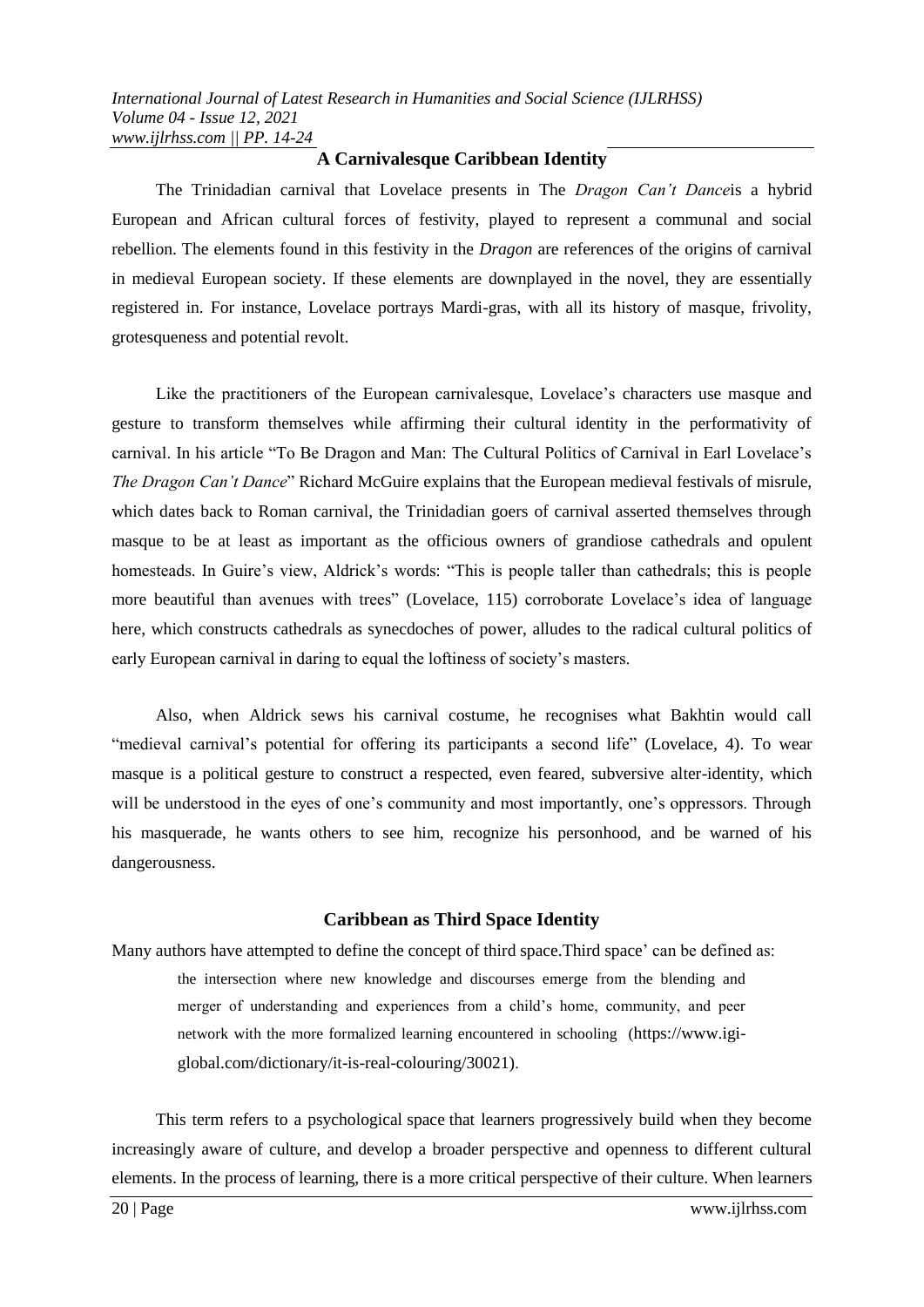find themselves mediating between two languages, two cultures and two worlds, they will reach this "third place" that is essential to develop sophisticated trans- lingual and transcultural competences.

The concept of third space is flexible in term of definition and location of the theoretical and artistic views. The third space is examined from starting points which have recently moved from the marginal to the center. When we talk about this notion of third space, the themes are related to forming identity and politics of representation of identity. The third space can be also defined as an area where the content of concept and statements is hotly debated. It gives many ways to perceive "who you are, where we are from,where want to go. It creates opportunities which promote something different, new and previously unidentified. The Third Space of carnival in Lovelace's sense is concerned with shifting away from essentialist and negative ideas about any particular cultural identity. It espouses the notion that individuals of a particular social type possess certain essential characteristics. And that, these are found in particular cultural practices towards the idea that cultural identities are not fixed in any essential practices and articulation within specific circumstances that allow them all to exist harmoniously within the space

Lovelace shows that this Third Space is a space of voices and unfixed cultural identities. It is a site of transformation. The Third Space eliminates boundaries between centre and peripherysubordination and transgression and creates a new world where any difference is to be affirmed. In *The Dragon Can't Dance*, Aldrick embodies the aspirations toward achieving integrity of being by playing while urging his followers to downgrade all kinds of western ideologies. He also made collapse negative notions of difference. It is in the third space that Lovelace deconstructs the western hegemonic assumption of stable subjectivity and meaning. In this space notions of "self and other" by the western grand narratives is destabilized. Pariag"s frustration and instability stem from his inability to belong to any particular community and culture. Through Pariag's 'in-between space' or a "Third Space", identity is ambivalent and crucially challenged in the hegemonic colonial setting.

Considering the context of the definition of this notion of Third Space, Edward Soja breaks from the traditional artistic representation of the physical place. In his theory of "trialistics of space", he gives his definition by basing his analysis on three concepts: The first he calls *Firstspace* centres the physical place in which he favours "materiality and to aim toward a formal science of space" (Edward, 1989: 75). In the second part that he calls the *Secondspace*, he explains that there is a constructive space in the mind of people; a cognitive space. It is the perception we have of the physical space. The third part or *Thirdspace* is the combination of both physical space and the perceptive space which he calls the lived experience. Lovelace combines the first two parts to spotlightthe lived experience of Caribbean people that he materializes with characters in both novels.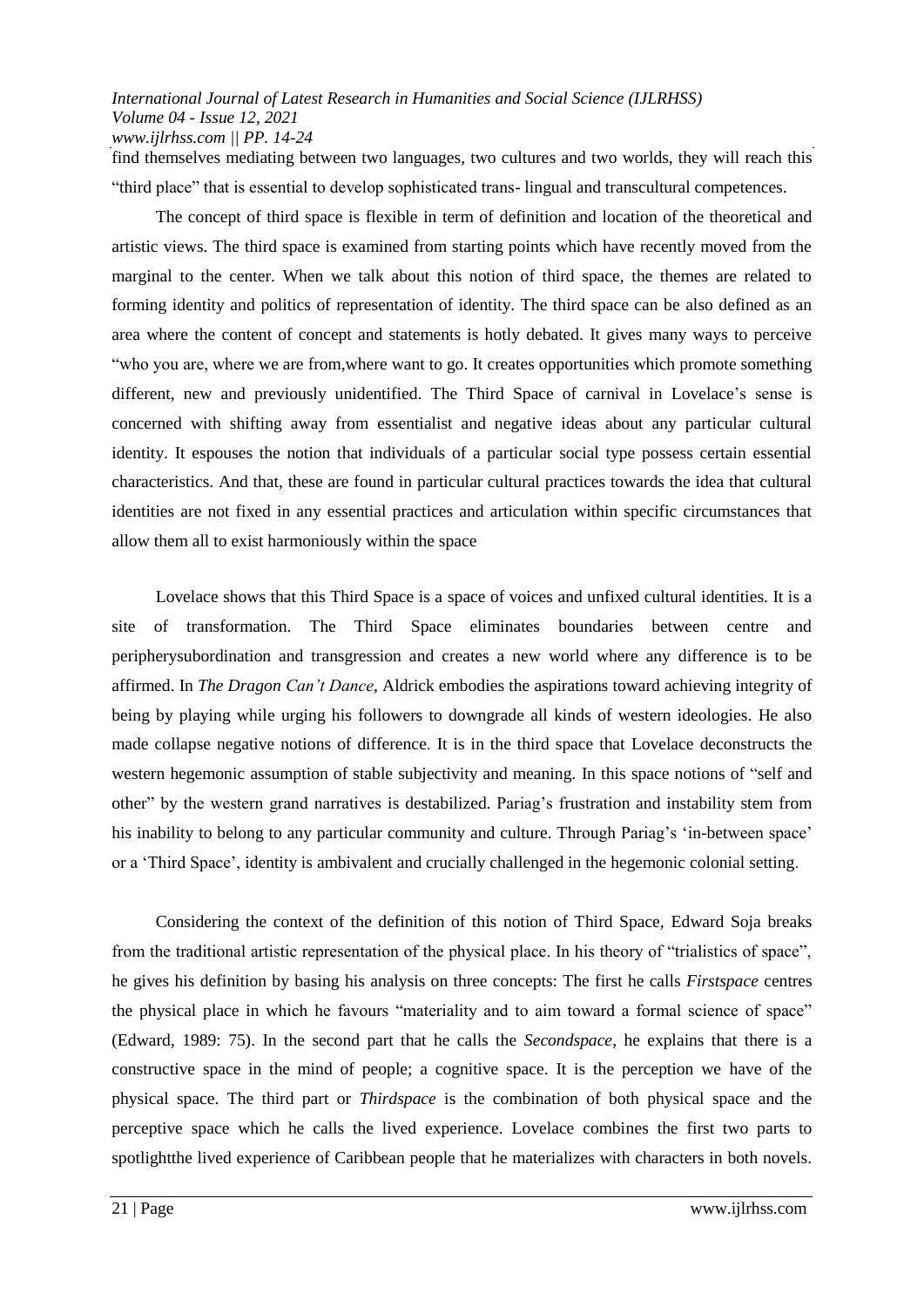In his materialization, Lovelace proposes a cultural blinding (creolization) that does not only solidify their identity but also is an antidote of western hegemony.

This Third Space or cognitive space that Lovelace highlights does not allow us to say that he neglects the physical space. Itis a cultural space that gives voice to minority people and acknowledges the hybridity of cultures in defiance of ethnocentric traditions (Bhabha: 1994). There is an emphasis on the existence of differing cultural conditions and historical narratives and the importance of not simply acknowledging and valuing them, but interrogating how they can be properly understood. The cultural hybridity represented in the Third Space is conceptualised in terms of the "borderline conditions" that exist there. The idea of a third space has been used to express the culmination of a journey towards the finding of an identity and the forming of a sense of self.

The study of Third Space can also be grounded by Pierre Bourdieu and his concepts of habitus and field. These concepts could help to illuminate our analysis. Bourdieu"s concepts of habitus, capital and field are inter-related and interdependent. The interactions, events and cultural practices in society are three-fold interaction and itis very telling in therelation between Pariag and the inhabitants of Calvary Hill. The social space for interactions is the field. A field can be likened to a pitch for playing a game or a field of forces. Habitus refers to an individual"s dispositions and history and what each individual brings to the interaction. Habitus both shapes the interaction and is shaped by the interaction. Capital refers to the individual"s place within the field. A third space is often understood as a location for exploring issues of dominance, power and emancipation. It is a means to imagine new ways of working, new ways of talking and original, transformative ways of relating.

the Third Space is transformative...It is a space peculiar to itself, that is not simply the space between or the sum of different cultures, but a space where the enunciation of cultures is a transformative, emancipatory act (Waterhouse, McLaughlin & McLellan, Morgan, 2009: 3).

In Lovelace's novel space is described as hybrid and focus on the 'creation of hybrid identity that relies upon cultural experiences.

# **Conclusion**

The Dragon Can"t Dance is a means through which Lovelace manages to capture the rumours and the stereotypes in the thoughts and actions of his characters. This study of Caribbean identity in Earl Lovelace"s *The Dragon Can't Dance* has revealed that the notion of identity is very complex. In fact, coming from different nations, Caribbean people live in harmony and this is possible thanks to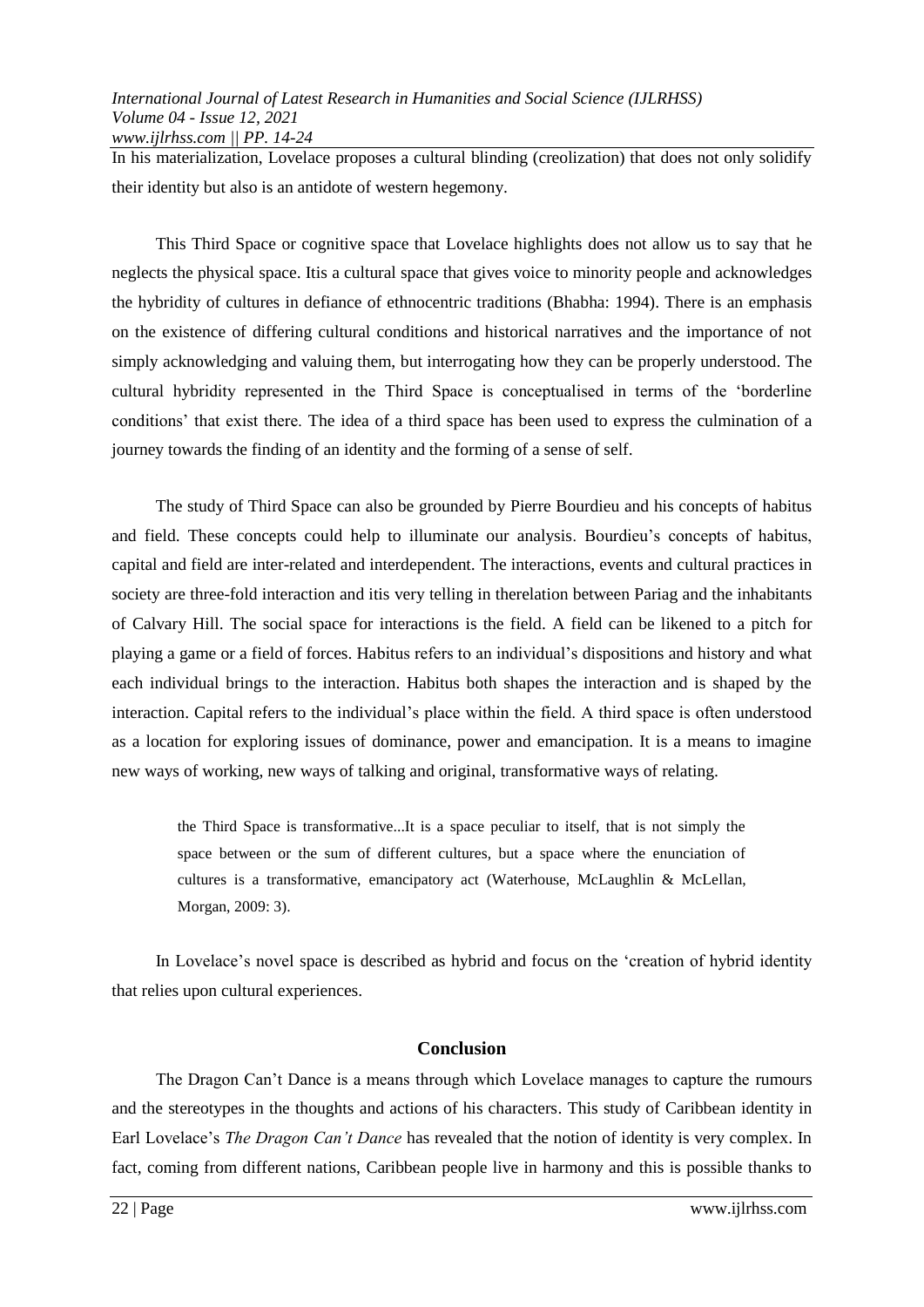their acceptance of one another"s culture and beliefs. Lovelace"s use of a creolised, carnivalesque and third spaceidentity lets readers understand how Caribbean cultural communities are different and separate … and the diverse bases on which they have tended to define themselves. Despite this diversity, they gather their respective cultures to assert their identity. Lovelace"s characters develop an expression of resistance that is prevalent and observable in their daily life. It is especially evident during the celebration of carnival with Aldrick"s dragon costume. Fisheye the badjohn struggles against the foreign powers that want sponsors to take over the steel band that binds the members of the community. Philo's revolutionary calypso and Pariag's desire to integrate the community are Lovelace's pretexts of showing people's need of a recognized identity.

All these characters" roles are an alternative version of how Caribbean people fight against the western hegemony in order to show their true identity. Through these characters, Lovelace has shown us how within the destitute community, the yearning to live and have hope is no different for people anywhere in the world.

# **Bibliography**

- [1]. BHABHA, H. Bhabha K. *The Location of Culture*. New York: Routledge, 1994.
- [2]. BOLLAND, O. Nigel. "Creolization and Creole Societies: A Cultural Nationalist View of Caribbean Social History." Intellectuals in the Twentieth Century v.1: *The Commonwealth Caribbean*. Ed. Alistair Hennessy. London: Macmillan, 1992. pp 50-79.
- [3]. BOURDIEU, Pierre. *Outline of a theory of practice*, Cambridge, Cambridge: University Press 1977.
- [4]. DASH, Michael. "Psychology, Creolization, and Hybridization" *New National and Post*-*Colonial Literature: An Introduction*. Ed, Bruce King. Oxford: Clarendon Press, 1996.
- [5]. Glissant, E. *Caribbean Discourse*. Translated by M. Dash. Charlotteville: University ofVirginia Press, (1989).
- [6]. HALL, Stuart. "Cultural Identity and Diaspora". *Identity: Community, Culture Difference.* Ed.Jonathan Rutherford. London: Lawrence & Wishart, 1990.
- [7]. KEVIN, Frank. "Creole Carnival: Unrapping the Pleasures and Paradoxes of the Gift and Creolization". CUNY Academic Works, 2005.
- [8]. KHEERA, Daly-Novoa. "Is There a Distinctive Caribbean Cultural Identity"? URL: [www.academia.edu.sn](http://www.academia.edu.sn/)
- [9]. LOVELACE, Earl. *The Dragon Can't Dance*,New York: Persea Book, 1979.
- [10]. RAMCHAND, Kenneth. Why *The Dragon Can't Dance*: an examination of Indian-African Relations in Lovelace"s *The Dragon Can't Dance*. *Journal of West Indian Literature*: 2, 2 1988, pp 1-14.